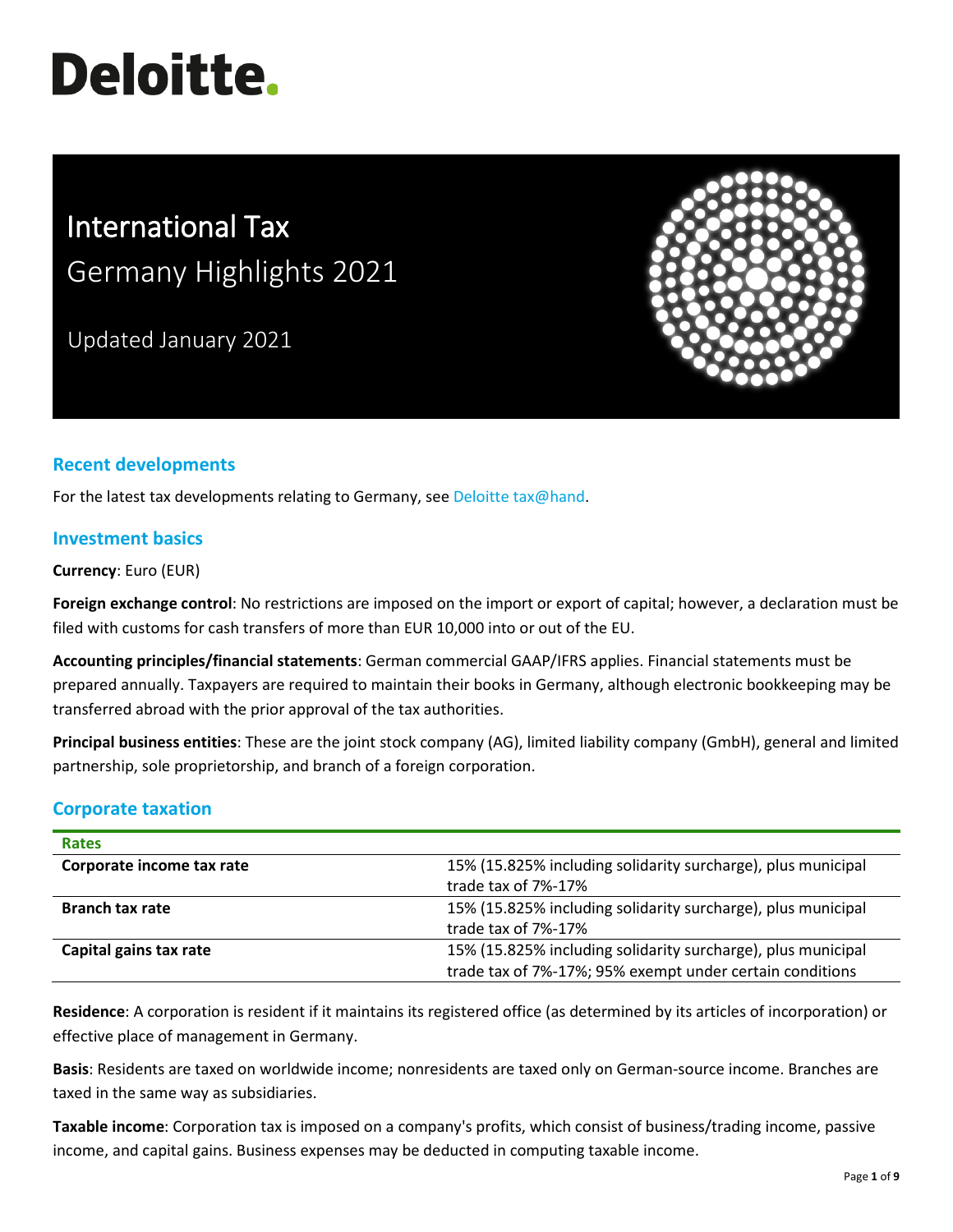**Rate**: The corporate tax rate is 15% (15.825%, including the solidarity surcharge). The municipal trade tax typically ranges between 14% and 17%, and the minimum rate is 7%. The effective corporate tax rate (including the solidarity surcharge and trade tax) typically ranges between 30% and 33%.

**Surtax**: A 5.5% solidarity surcharge is levied on the corporate income tax.

**Alternative minimum tax**: There is no alternative minimum tax.

**Taxation of dividends**: Dividends received by a German resident corporation (from both resident and foreign corporations) generally are 95% tax exempt; however, the exemption is not applicable if the dividends are treated as taxdeductible expenses for the payer. Minimum shareholding requirements apply.

**Capital gains**: Capital gains generally are included in taxable income. Capital gains derived from the sale of a domestic or foreign corporate subsidiary generally are 95% tax-exempt.

**Losses**: Losses may be carried back one year and carried forward indefinitely. The maximum amount for a loss carryback is increased from EUR 1 million to EUR 5 million for losses incurred in 2020 and 2021. Losses may be offset against profits up to EUR 1 million without restriction, but only 60% of income exceeding EUR 1 million may be offset against loss carryforwards. According to the change-in-ownership rules, a direct or indirect change in ownership of more than 50% to one purchaser/related party within a five-year period results in a complete forfeiture of all tax losses (both current year losses and loss carryforwards). Loss forfeiture may be avoided in certain intragroup restructurings. In addition, losses continue to be available to the extent built-in gains in the loss company are subject to tax in Germany, or in certain cases where the historic business of the loss company is continued on an unchanged basis.

**Foreign tax relief**: Foreign tax paid may be credited against German tax that relates to the foreign income, or may be deducted as a business expense. Germany typically applies the exemption system.

**Participation exemption**: See under "Taxation of dividends" and "Capital gains."

**Holding company regime**: There is no holding company regime.

**Incentives**: Incentive programs are available, such as investment allowances for certain start-ups and for small and medium-sized businesses. As from 1 January 2020, an R&D tax incentive of up to EUR 1 million per year, per entity/group has been introduced (reduced to EUR 500,000 for periods after 30 June 2026). In addition, attractive nonrepayable cash grants are offered, e.g., for R&D in the energy sector.

#### **Compliance for corporations**

**Tax year**: The tax year is 12 months or the period for which accounts are prepared, if shorter. The tax accounting period may not exceed 12 months in total.

**Consolidated returns**: Although companies may be taxed on a consolidated basis, each company must file a separate tax return (except for VAT purposes). Tax consolidation for corporate income tax and municipal trade tax purposes (*"*Organschaft") requires the parent in the consolidation to hold the majority of the voting rights in the subsidiary from the beginning of the subsidiary's fiscal year. The parties must conclude a profit and loss transfer agreement (PLTA), which must be in effect and carried out for at least five consecutive years, unless an important reason exists for termination of the agreement (e.g., sale of the subsidiary to a third party) before the end of the five-year period. Strict formal requirements for a PLTA apply. Tax consolidation for VAT purposes does not require a PLTA, but the subsidiary in the consolidation must be financially, organizationally, and economically integrated with the parent company.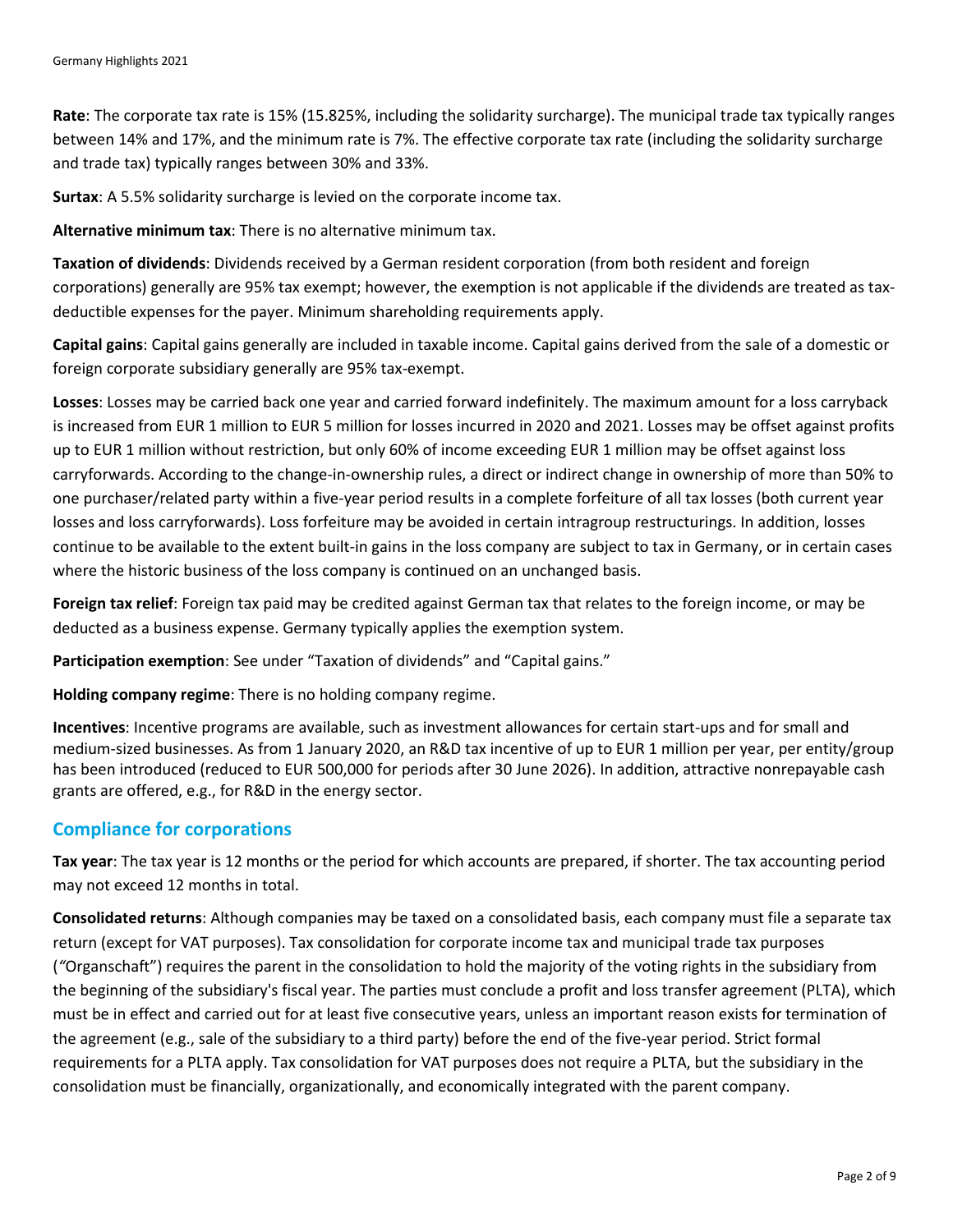**Filing and payment**: The tax return generally must be filed electronically by 31 July of the year following the tax year; extension of the filing deadline to the last day of February of the second year following the tax year typically is granted if a tax advisor is involved (for 2019 tax returns, the filing deadline has been extended to 31 March 2021). Quarterly advance payments of corporate tax are due in March, June, September, and December. Quarterly advance payments of trade tax are due in February, May, August, and November. Certain COVID-19 measures allow for a deferral under specific circumstances.

There are also are country-by-country (CbC) reporting filing requirements and filing requirements in connection with mandatory disclosure rules based on the EU administrative cooperation directive (DAC 6); see "Transfer pricing" and "Disclosure requirements" under "Anti-avoidance rules."

**Penalties**: Penalties may be imposed for late filing (up to 0.25% of the tax due, at a minimum of EUR 25 for each commenced month of delay and a maximum of EUR 25,000), as well as for late payment of assessed taxes (1% on the outstanding rounded-down tax amount per month or part thereof). Findings in tax audits generally do not result in penalties. However, taxes assessed as a result of an audit are subject to interest of 0.5% per full month (6% per year). The interest calculation begins 15 months after the calendar year in which the assessment became effective.

Penalties also can be imposed if the taxpayer does not comply with the transfer pricing documentation requirements. If the taxpayer fails to submit documentation, or submits inadequate documentation, an additional charge between 5% and 10% of any transfer pricing adjustment (a minimum of EUR 5,000) can be assessed. An additional charge for the late submission of documentation can be assessed of at least EUR 100 per day, up to EUR 1 million. For failure to comply with CbC reporting requirements, penalties up to EUR 10,000 may be imposed.

For failure to comply with mandatory disclosure rules under DAC 6, penalties up to EUR 25,000 may be imposed.

**Rulings**: A taxpayer may apply for an advance ruling on the tax consequences of a proposed transaction. Administrative fees may apply.

#### **Individual taxation**

| Rates (not considering church tax that may apply) |                        |                                                     |  |  |
|---------------------------------------------------|------------------------|-----------------------------------------------------|--|--|
| Individual income tax rate                        | <b>Taxable income</b>  | Rate                                                |  |  |
|                                                   | EUR 9,408-EUR 14,532   | Progressive tax rates from 14%-24% (plus solidarity |  |  |
|                                                   |                        | surcharge)                                          |  |  |
|                                                   | EUR 14,533-EUR 57,051  | Progressive tax rates over 24% and below 42%        |  |  |
|                                                   |                        | (plus solidarity surcharge)                         |  |  |
|                                                   | EUR 57,052-EUR 270,500 | 42% (44.31% including solidarity surcharge)         |  |  |
|                                                   | Over EUR 270,500       | 45% (47.48% including solidarity surcharge)         |  |  |
| Capital gains tax rate                            |                        | Varies                                              |  |  |

**Residence**: Individuals are resident if they are domiciled or have a habitual abode in Germany. A habitual abode is deemed to exist if the individual spends more than six months in Germany. Domicile can be presumed where individuals have permanent accommodation at their disposal in Germany; it is not necessary that the individual actually uses the accommodation.

**Basis**: Resident individuals are taxed on their worldwide income; nonresidents are taxed only on German-source income.

**Taxable income**: Taxable income is the sum of income from employment, the exercise of a trade or profession, agriculture and forestry, capital, rent and leasing, and other income.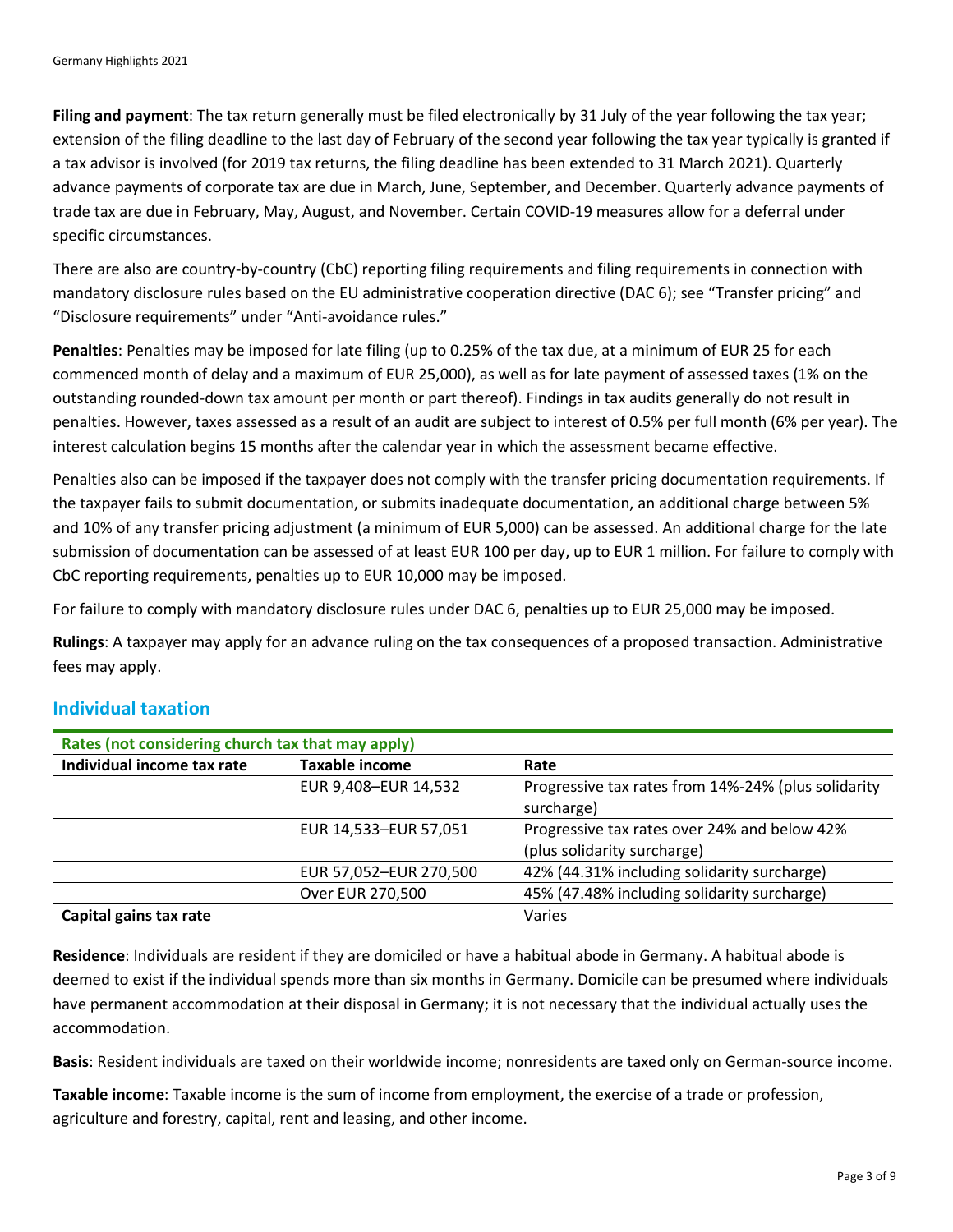**Rates**: Rates are progressive up to 45%. A solidarity surcharge of 5.5% (resulting in a top rate of about 47.5%) and a church tax of 9% (8% in Bavaria and Baden-Württemberg) are levied on the income tax. Private investment income, including capital gains, generally is subject to a 25% (26.375%, including the solidarity surcharge) final withholding tax. Taxpayers may opt for taxation at their individual tax rate, if lower. The solidarity surcharge will be partially abolished/decreased for certain individual taxpayers as from 2021.

**Capital gains**: Sales of real estate and rights to private property (not business property) generally are subject to tax if the taxpayer owned the property for less than 10 years. The sale of other private assets generally is taxable if the taxpayer held the assets for less than one year. Normal tax rates apply.

Sixty percent of the capital gain from the sale of shares is taxable at the normal rates if the taxpayer has held a direct or indirect interest of 1% or more in the domestic or foreign corporation within the last five years.

If the taxpayer has held less than 1%, the entire capital gain from the sale of privately held shares is subject to a flat 25% tax rate (26.375%, including the solidarity surcharge), regardless of how long the shareholding has been held. Taxpayers may opt for taxation at their individual tax rate, if lower.

**Deductions and allowances**: Personal allowances are available for taxpayers and their children. Other deductions, which are subject to restrictions, are available (e.g., social security contributions, insurance, medical expenses, etc.). Expenses may be deducted from the tax base, provided they were necessary to generate the income.

**Foreign tax relief**: Foreign tax paid may be credited against German tax that relates to the foreign income. Germany typically applies the exemption system (the exemption with progression method, i.e., tax-exempt income is taken into account to determine the applicable tax rate).

### **Compliance for individuals**

**Tax year**: The tax year is the calendar year.

**Filing status**: Married couples and members of civil partnerships living together may opt for joint or separate assessment.

**Filing and payment**: An individual can file a tax return to declare additional expenses and receive a refund. Mandatory tax returns generally are due by 31 July of the following year; an extension until the end of February of the second year following the tax year typically is granted if a tax advisor is involved. The final tax is assessed after filing of the tax return. If an individual receives income other than employment income, quarterly advance payments of income tax are due in March, June, September, and December. Certain COVID-19 measures allow for a deferral under specific circumstances.

**Penalties**: See under "Corporate taxation."

**Rulings**: A taxpayer may apply for an advance ruling on the tax consequences of a proposed transaction. Administrative fees may apply.

#### **Withholding tax**

| <b>Rates</b>     |              |                  |                  |                     |  |
|------------------|--------------|------------------|------------------|---------------------|--|
| Type of payment  |              | <b>Residents</b> |                  | <b>Nonresidents</b> |  |
|                  | Company      | Individual       | Company          | Individual          |  |
| <b>Dividends</b> | 25% (26.375% | 25% (26.375%     | 25% (26.375%     | 25% (26.375%        |  |
|                  | including    | including        | including        | including           |  |
|                  | surcharge)   | surcharge)       | surcharge), with | surcharge)          |  |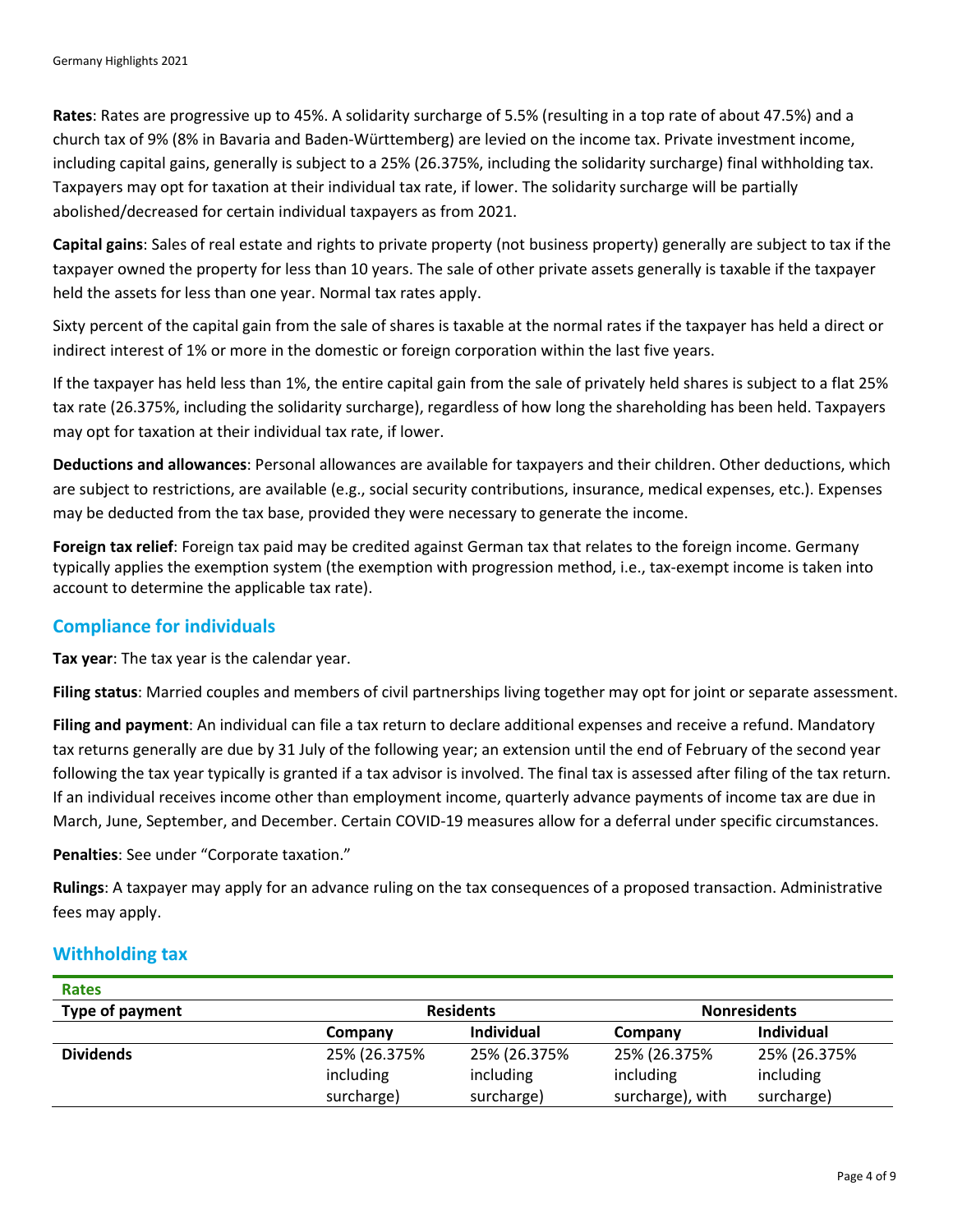|                                    |                                                |                                            | possible 40%<br>refund                     |                                            |
|------------------------------------|------------------------------------------------|--------------------------------------------|--------------------------------------------|--------------------------------------------|
| <b>Interest</b>                    | 0%/25%<br>(26.375%)<br>including<br>surcharge) | 0%/25% (26.375%<br>including<br>surcharge) | 0%/25% (26.375%<br>including<br>surcharge) | 0%/25% (26.375%<br>including<br>surcharge) |
| <b>Royalties</b>                   | 0%                                             | 0%                                         | 15% (15.825%<br>including<br>surcharge)    | 15% (15.825%<br>including<br>surcharge)    |
| <b>Fees for technical services</b> | 0%                                             | 0%                                         | 0%                                         | 0%                                         |

**Dividends**: A statutory rate of 25% (26.375%, including the solidarity surcharge) applies to dividends paid to residents; the tax typically is creditable against the corporate income tax or refundable for resident companies, and partially (40%) creditable against the individual income tax or refundable for resident individuals.

A statutory rate of 25% (26.375%, including the solidarity surcharge) applies to dividends paid to nonresidents, with a possible 40% refund for nonresident corporations, giving rise to an effective rate of 15.825%, unless the rate is reduced under a tax treaty. No tax is levied on dividends qualifying under the EU parent-subsidiary directive (PSD). The distributing company may apply the exemption under the directive or a reduced withholding tax rate under a treaty only if the recipient obtains a clearance certificate from the tax authorities in advance and presents the certificate before the payment is made; otherwise, a refund may be possible.

**Interest**: Withholding tax generally is not levied on interest paid to residents or nonresidents, except for interest on publicly traded debt, interest received through a German payment agent (usually a bank), convertible bonds, and certain profit participating loans. The statutory rate is 25% (26.375%, including the solidarity surcharge). Where interest is paid to nonresidents, the rate may be reduced under a tax treaty or an exemption may be available if the EU interest and royalties directive (IRD) applies.

**Royalties**: Withholding tax is not levied on royalties paid to residents. The withholding tax on royalties paid to a nonresident corporation or an individual is 15% (15.825%, including the solidarity surcharge), unless the EU IRD applies or the rate is reduced under a tax treaty. The payer may apply the exemption under the directive or a reduced withholding tax rate under a treaty only if the recipient obtains a clearance certificate from the tax authorities in advance and presents the certificate before the payment is made; otherwise, a refund may be possible.

**Fees for technical services**: There is no withholding tax on fees for technical services.

**Branch remittance tax**: There is no branch remittance tax.

#### **Anti-avoidance rules**

**Transfer pricing**: Business dealings between related persons must be in accordance with transactions that would have been agreed upon by independent third parties dealing at arm's length, under which the underlying principle is the normal degree of commercial prudence shown by a sound and conscientious business manager. Taxpayers are required to document all facts and evidence that support their positions. Specific transfer pricing rules apply to cross-border intragroup transfers of functions. An exit tax will be imposed on the "profit potential" that is deemed to be transferred, based on the discounted cash flow value of the subsidiary/branch before and after the restructuring. Germany generally applies the authorized OECD approach.

CbC reporting, in line with the OECD's BEPS action 13, is required.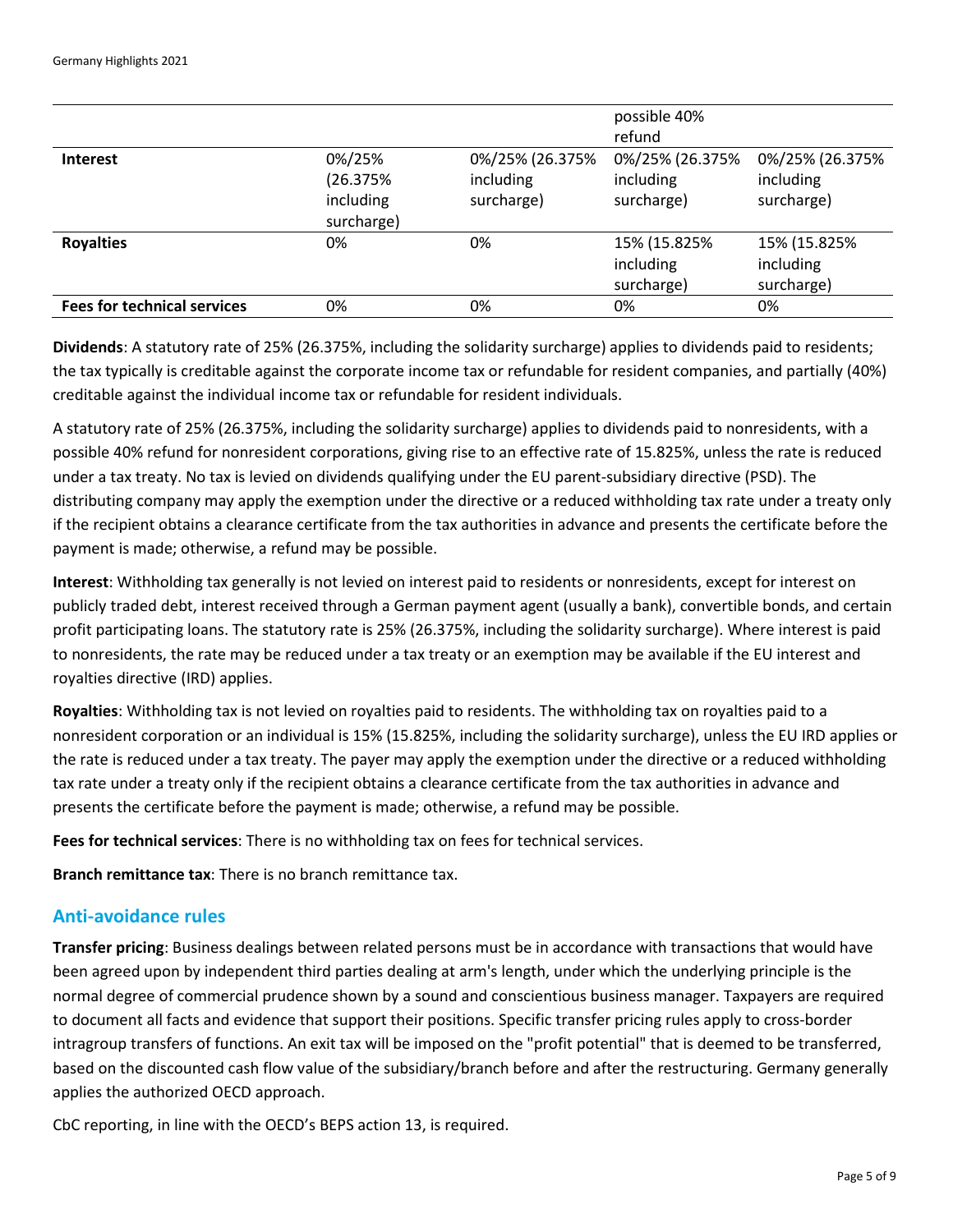**Interest deduction limitations**: A taxpayer may immediately deduct (net) interest expense up to 30% of taxable earnings before net interest expense, tax, regular depreciation, and amortization (tax EBITDA). An EBITDA carryforward is generated if the taxpayer has net interest expense lower than 30% of the EBITDA for tax purposes, unless an exception to the interest expense limitation (see below) applies. The difference between 30% of the EBITDA and the net interest expense (excess EBITDA) may be carried forward and used in the following five years when the net interest expense exceeds 30% of current EBITDA. The limitation does not apply where: (i) the annual (net) interest burden is less than EUR 3 million; (ii) the taxpayer is not part of a group of companies; or (iii) the taxpayer can demonstrate that the equity ratio of the German borrower does not fall short by more than two percentage points of the worldwide group's equity ratio. Excess interest may be carried forward indefinitely (although change-in-ownership rules apply). Disallowed interest expense will not trigger withholding tax.

**Controlled foreign companies**: Passive income of subsidiaries in low- or no-tax jurisdictions will be attributed to German shareholders that hold, directly or indirectly, more than 50% of the subsidiary (lower ownership percentages apply where the low-taxed CFC generates passive investment income). Typical passive income is income from the rental of real estate, income from licensing, or income from the lending of capital. A jurisdiction is regarded as a low-tax jurisdiction if the income of the subsidiary is subject to an effective tax rate of less than 25%. Credits and refunds at the shareholder level are taken into account when determining whether the effective tax rate abroad falls below the 25% threshold. Credit for tax paid on attributed income can be granted upon the application of the taxpayer.

**Hybrids**: General anti-hybrid rules must be enacted into German domestic tax law with effect as from 2020, based on the EU anti-tax avoidance directive (ATAD 2); the implementation, however, is still pending. Anti-hybrid rules already exist in connection with dividends received (linking rules) and certain "double-dip" structures involving German Organschaft entities (dual consolidated loss rules) and German partnerships.

**Economic substance requirements**: Relief from withholding tax under a treaty or the EU PSD is not available to a foreign company if, and to the extent that:

- The shareholders of the foreign company would not be entitled to the relief had they received the dividend directly ("personal entitlement test");
- The earnings of the foreign company do not arise from its own business activities in the relevant financial year ("active earnings test"); and
- Either:
	- $\circ$  With reference to these earnings, there are no economic or other bona fide reasons for interposing the foreign company ("business purpose test"); or
	- $\circ$  The foreign company does not participate in general commerce through a business establishment that is adequately equipped ("substance test").

The burden of proof for meeting the business purpose test and the substance test lies with the foreign company. The rule does not apply to foreign companies that are listed on a stock exchange and whose shares are regularly traded, or to those that qualify as investment funds.

**Disclosure requirements**: A taxpayer generally must disclose all facts relevant for taxation, especially regarding transactions with foreign related parties.

Mandatory disclosure rules for certain types of restructurings were enacted at the end of 2019, based on DAC 6 and are effective as from 1 July 2020.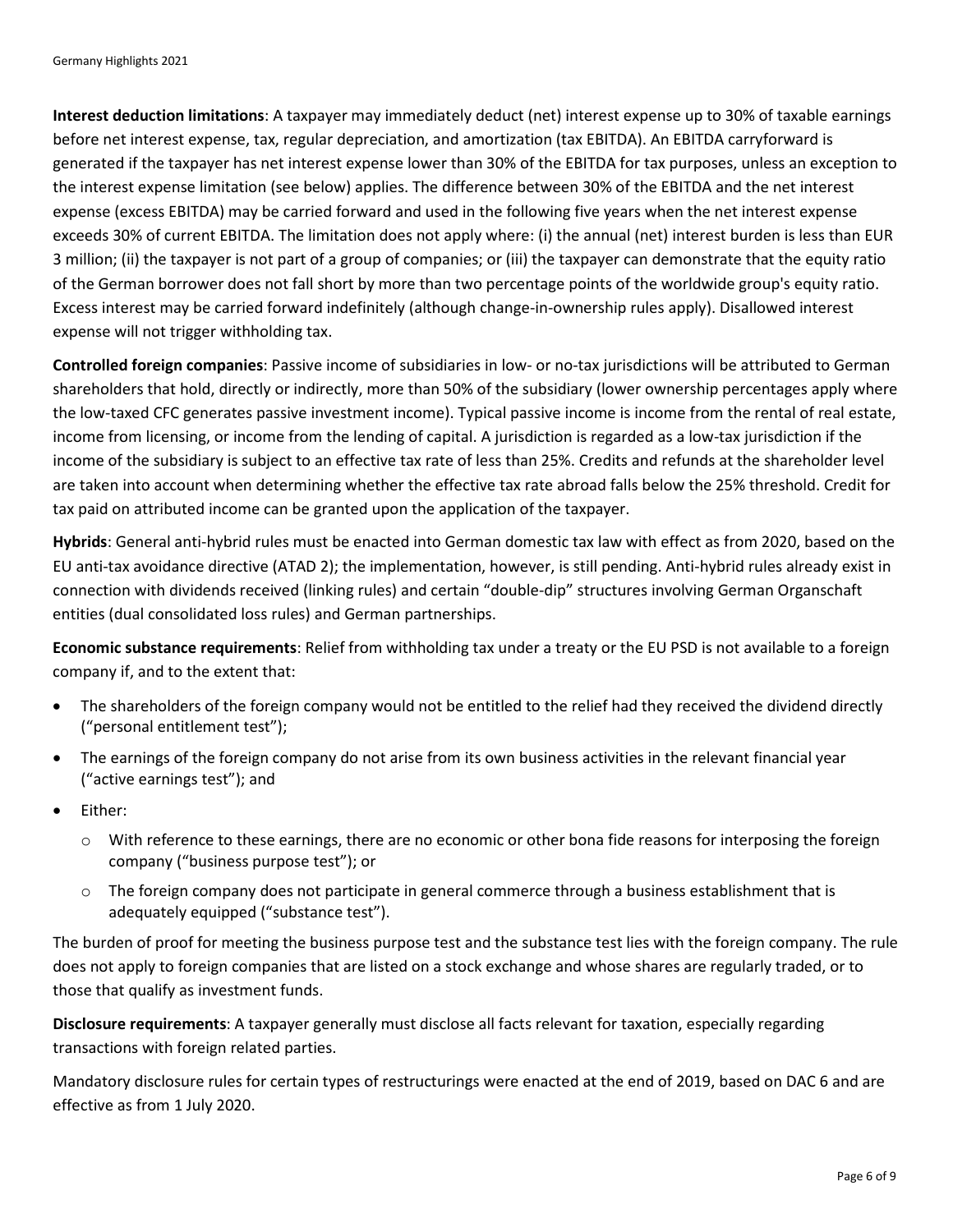**Exit tax**: The tax law allows the taxation of unrealized capital gains when Germany's right to tax the gains on the sale or use of assets is restricted or excluded as a result of a transaction (e.g., if a taxpayer transfers its tax residence to a foreign country or if an asset is transferred out of Germany). The exit tax is imposed on the "profit potential" that is deemed to be transferred out of Germany, usually measured by performing a hypothetical arm's length analysis. Valuation can be based on the capitalized earnings approach or the discounted cash flow method; comprehensive valuation of the respective "business function" instead of an asset-by-asset valuation may be required.

**General anti-avoidance rule**: Germany has a long-standing general anti-avoidance rule (GAAR), under which taxpayers are not allowed to circumvent the tax law by abusing legal tax planning opportunities. Abuse is presumed when the taxpayer chooses an inappropriate legal structure that, in comparison with an appropriate structure, leads to a tax advantage not intended by the law. The presumption may be rebutted by demonstrating that the particular structure has been chosen for nontax reasons, provided such reasons are relevant considering all the facts and circumstances.

**Other**: The deductibility of royalties and similar payments made to foreign related parties is restricted if such payments are subject to a non-OECD compliant preferential tax regime (i.e., an intellectual property regime not based on the "nexus approach" as described in OECD BEPS action 5) and taxed at an effective tax rate of less than 25%.

# **Value added tax**

| Rates                |       |
|----------------------|-------|
| <b>Standard rate</b> | 19%   |
| <b>Reduced rate</b>  | 0%/7% |

**Taxable transactions**: VAT is levied on the sale of goods and the provision of services.

**Rates**: The standard rate is 19%, with a reduced rate of 7% applying to specified transactions. (The 19% rate was reduced to 16% and the 7% rate was reduced to 5% for the period from 1 July 2020 to 31 December 2020.) Certain transactions are exempt.

**Registration**: German entrepreneurs generally must register for VAT purposes. However, if turnover did not exceed EUR 17,500 in the previous calendar year and is estimated not to exceed EUR 50,000 in the current calendar year, German entrepreneurs can opt for the special scheme for small businesses, so that no VAT is imposed by the German tax authorities. Nonresidents that make taxable supplies of goods or services in Germany also must register.

**Filing and payment**: The tax year is the calendar year. The entrepreneur must file an electronic quarterly preliminary VAT return by the 10th day of the following month and pay the VAT due. A refund will be paid if the input tax exceeds the VAT. If the tax for the previous calendar year was more than EUR 7,500, monthly preliminary returns must be filed.

#### **Other taxes on corporations and individuals**

Unless otherwise stated, the taxes in this section apply to both companies and individuals and are imposed at the federal level.

**Social security contributions**: Employed individuals are required to make a contribution for pension, health, nursing care, and unemployment insurance. The employer generally is required to bear 50% of the total contribution. Additional charges (e.g., statutory accident insurance, insolvency fund levy, etc.) may apply.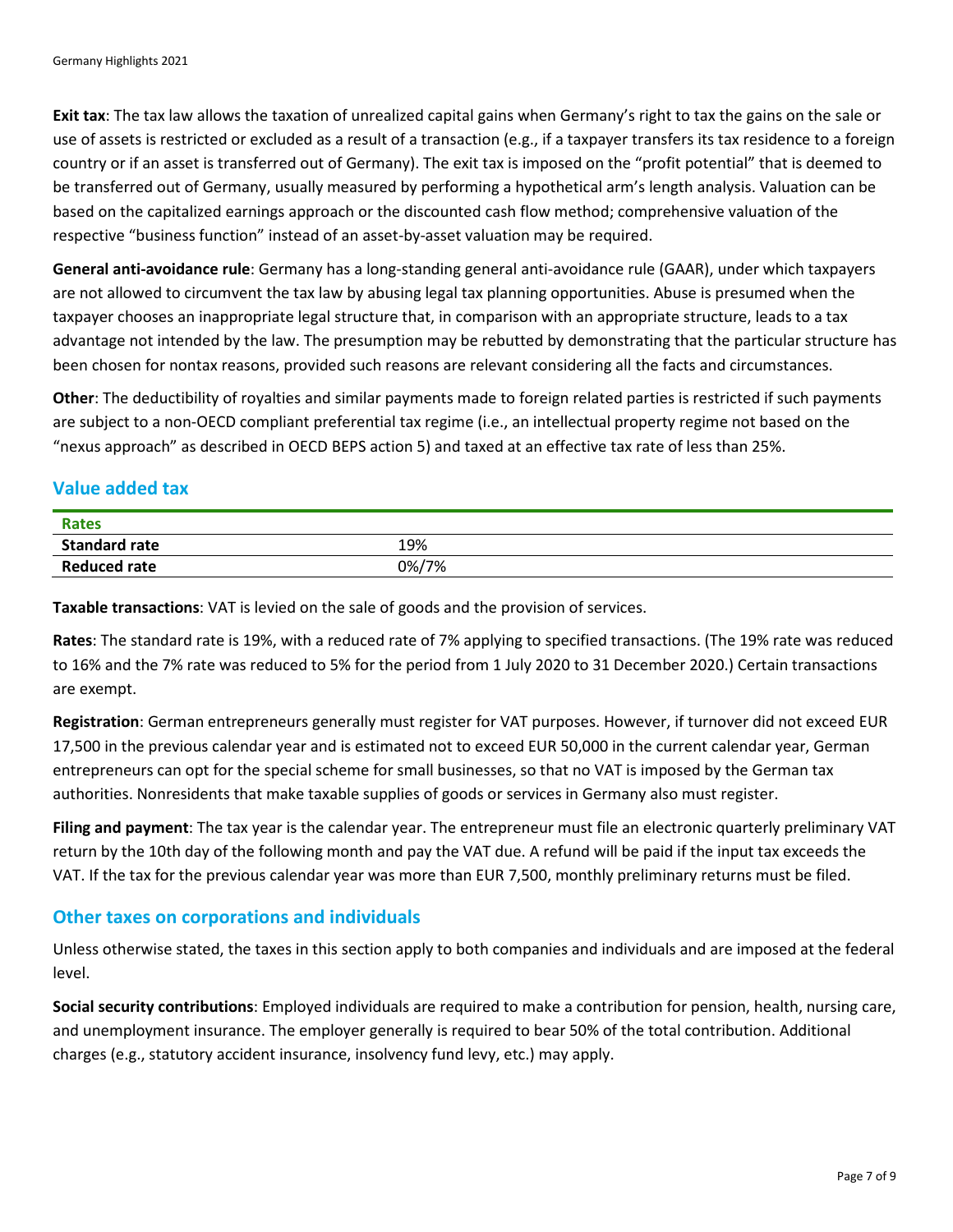**Payroll tax**: There is no payroll tax, but the employer is required to withhold wage tax on a monthly basis from an employee's income and remit it to the tax authorities. Wage tax certificates must be transmitted electronically and be authenticated by the employer.

**Capital duty**: There is no capital duty.

**Real property tax**: Tax is levied by the municipality in which real estate is located, at a rate of 0.35% of the tax value of the property, multiplied by a municipal coefficient.

**Transfer tax**: A real estate transfer tax (RETT) of 3.5% to 6.5% of the sales price/value of transferred German real estate applies. RETT also applies if 95% or more of the shares in a real estate-owning corporation are directly or indirectly transferred or combined for the first time at the level of a new shareholder, or if 95% or more of the interests in a real estate-owning partnership are directly or indirectly transferred to new partners within a five-year period. The rate depends on the state in which the real estate is located. Exceptions may apply for certain intragroup restructurings.

**Stamp duty**: There is no stamp duty.

**Net wealth/worth tax**: There is no net wealth/net worth tax.

**Inheritance/estate tax**: Inheritance and gift tax rates for individuals range from 7% to 50%, with various exemptions available. Business property/assets are valued at fair market value. Under certain conditions, the inheritance of business property can be 85% or 100% tax free.

**Other**: Municipal trade tax is an income tax levied by municipalities at a minimum rate of 7%. All entrepreneurs with commercial activities carried out through a subsidiary or a nonresident's commercial permanent establishment in Germany are liable for trade tax. Corporations are deemed to carry on commercial enterprises (trade or business), regardless of their actual activities. (Individuals, alone or in partnerships, are not liable for trade tax on professional or other independent services unless the activities are deemed to be commercial under the income tax law.) The municipal trade tax rate varies, but averages between 14% and 17% of income. The trade tax is based on taxable income as calculated for corporate income tax purposes, with several income adjustments.

Shipping companies may apply for lump sum tonnage taxation in certain cases.

**Tax treaties**: Germany has an extensive tax treaty network (over 95 tax treaties). Germany has signed the OECD multilateral instrument (MLI) and deposited its instrument of ratification with the OECD on 18 December 2020 and the MLI will enter into force for Germany on 1 April 2021.

For information on Germany's tax treaty network, visit [Deloitte International Tax Source.](https://www.dits.deloitte.com/#Jurisdiction/29)

**Tax authorities:** Federal Ministry of Finance, Federal Central Tax Office, Ministry of Finance of the German states

Contact us:

**Alexander Linn Andreas Maywald**

Email: [allinn@deloitte.de](mailto:allinn@deloitte.de) Email: [anmaywald@deloitte.com](mailto:anmaywald@deloitte.com)